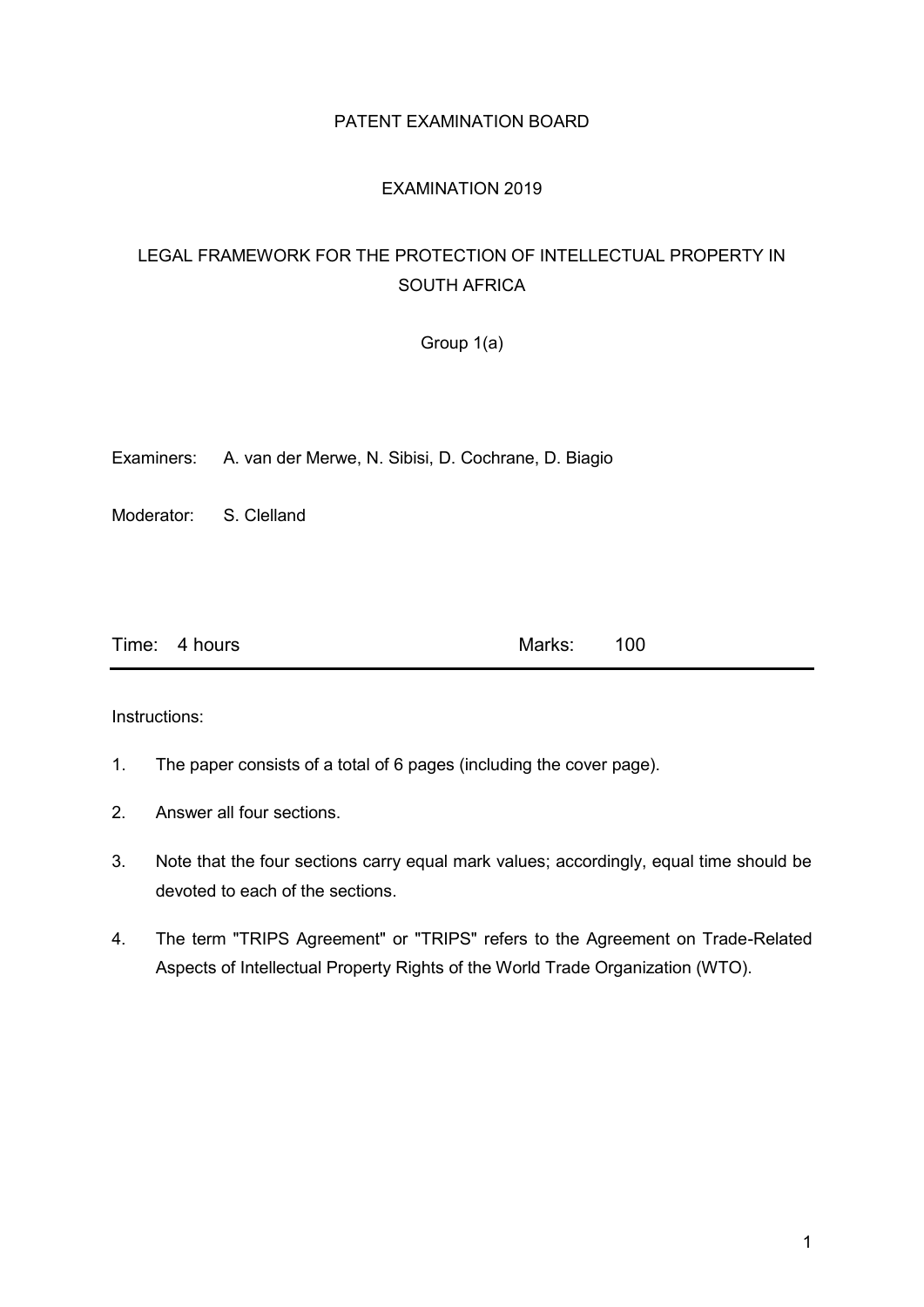# **Section 1: Trade Marks Act, No. 194 of 1993 ("the Act")**

| 1.1 | What, in terms of the Act, is the definition of "MARK"?                                                                                                                                                                                | (3)    |
|-----|----------------------------------------------------------------------------------------------------------------------------------------------------------------------------------------------------------------------------------------|--------|
| 1.2 | What, in terms of the Act, is the definition of "TRADE MARK"?                                                                                                                                                                          | (5)    |
| 1.3 | Section 10 is an important section of the Act, and provides a list of various<br>categories of marks. How many categories are listed in this section, and what is<br>the overall relevance of these categories?                        | (4)    |
| 1.4 | Where application is made for registration of a mark that consists of or includes<br>the name or representation of a person, the Registrar may require the applicant<br>to furnish him with a certain document. What is that document? | (4)    |
| 1.5 | List the requirements or elements to be proved, in terms of section $34(1)(a)$ of the<br>Act, in an infringement situation where the respective goods or services are<br>identical.                                                    | (5)    |
| 1.6 | What, in terms of the Act, is "permitted use" of a registered trade mark?                                                                                                                                                              | (2)    |
| 1.7 | What is a "collective" trade mark?                                                                                                                                                                                                     | (2)    |
|     |                                                                                                                                                                                                                                        | $[25]$ |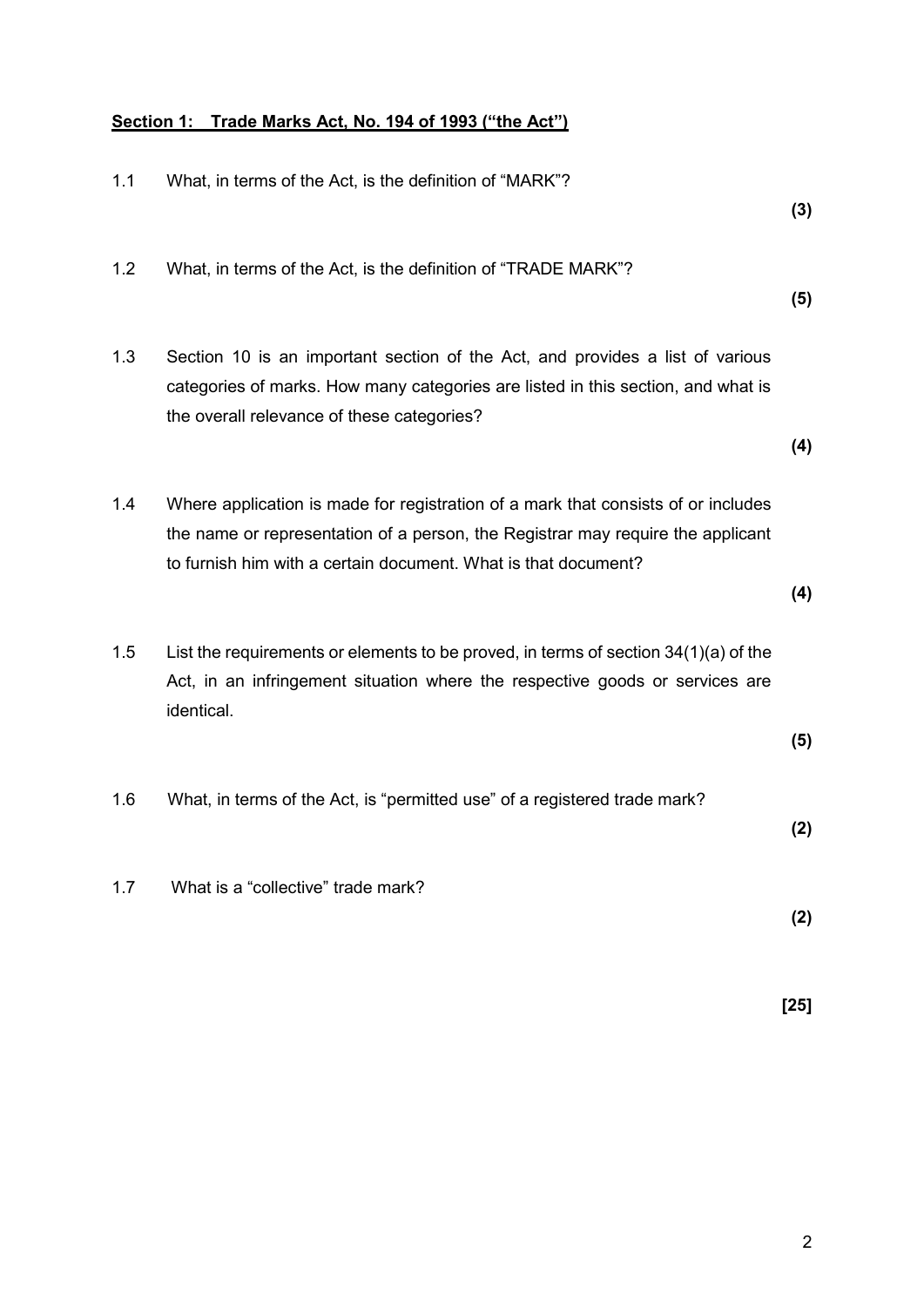# **Section 2: Copyright Act, No. 98 of 1978 ("the Act")**

| 2.1 | Copyright in a sound recording vests the exclusive right to do or to authorize the<br>doing of a number of acts in the Republic. Name four.                                                                                                                                  | (4) |
|-----|------------------------------------------------------------------------------------------------------------------------------------------------------------------------------------------------------------------------------------------------------------------------------|-----|
| 2.2 | What is the definition of "emitted signal" in terms of the Act?                                                                                                                                                                                                              | (2) |
| 2.3 | Authorship plays an important role in copyright law. In terms of the Act, who is<br>the author of the following works:<br>2.3.1<br>sound recording;<br>2.3.2<br>literary work;<br>2.3.3<br>photograph;<br>2.3.4<br>published edition;<br>2.3.5<br>programme-carrying signal. | (5) |
| 2.4 | There are two main requirements for any work to be eligible for copyright under<br>the Act. What are they?                                                                                                                                                                   | (2) |
| 2.5 | Name two circumstances under which copyright in a literary or musical work will<br>not be infringed?                                                                                                                                                                         | (4) |
| 2.6 | In terms of the Act, what is the term of copyright in the following works:<br>2.6.1 sound recording;<br>2.6.2 literary work;<br>2.6.3 artistic work;<br>2.6.4 published edition;<br>2.6.5 cinematograph film.                                                                | (5) |
| 2.7 | Under what circumstances will a work not be eligible for copyright protection?                                                                                                                                                                                               | (3) |

**[25]**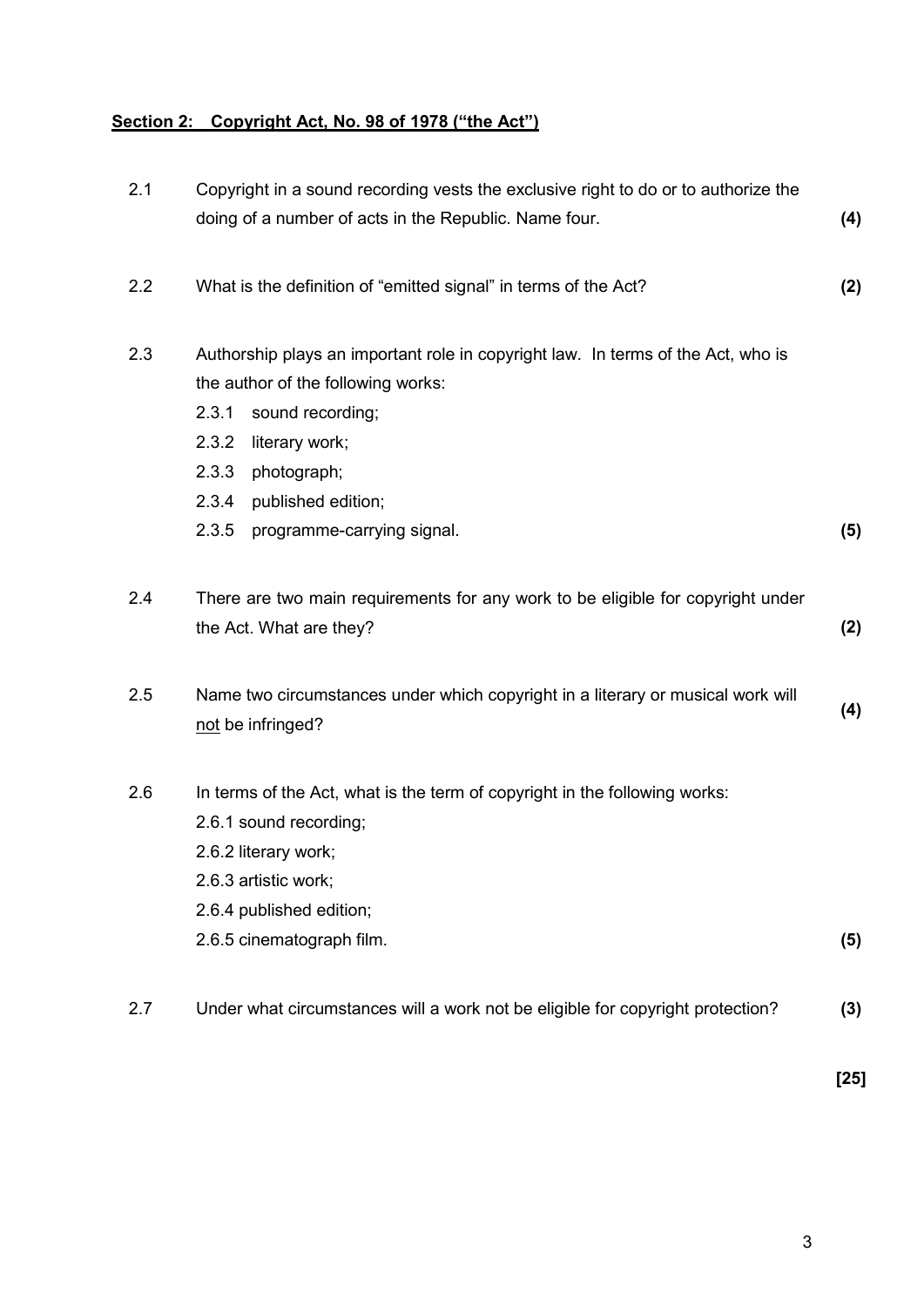#### **Section 3 – Plant Breeders' Rights**

Breeders' Rights Act?

- 3.1 Name the alternative forms of protection that Article 27(3)(b) of the TRIPS Agreement says that Member countries must provide for the protection of plant varieties.
- 3.2 One of the basic requirements for obtaining a Plant Breeders' Right for a variety of plant in South Africa is that the variety is "new". Explain what is required for a variety to be "new" in terms of Section 2 of the South African Plant Breeders' Rights Act, No. 15 of 1976.
- 3.3 The three other basic requirements for obtaining a Plant Breeders' Right for a variety are that the variety is Distinct, Uniform and Stable. Provide a short explanation for each of these requirements.
- 3.4 What is the duration of a Plant Breeder's Right in terms of Section 21 of the Plant
- 3.5 Your client, Marie, is a farmer who is self-employed and farms proteas. One day she is walking in her plantation and notices a plant that has bloomed earlier than the others and the flower has a different colour. A friend of hers, Vusi, is a plant breeder and she arranges for him to take samples of the plant and grow new plants from these. He grows the new plants and after several generations he is able to produce the plant which consistently blooms early and maintains the colour. Marie and Vusi have no agreement as to who owns the new variety.

With reference to the relevant sections of the Plant Breeders' Rights Act, explain who may apply for Plant Breeders' Rights protection in South Africa for this variety.

3.6 Explain the so-called "Researcher/Breeders'" exemption that is available in terms of Section 23(6)(c) and (d) of the SA Plant Breeders' Rights Act.

**(2)**

**(8)**

**[25]**

**(4)**

**(2)**

**(3)**

**(6)**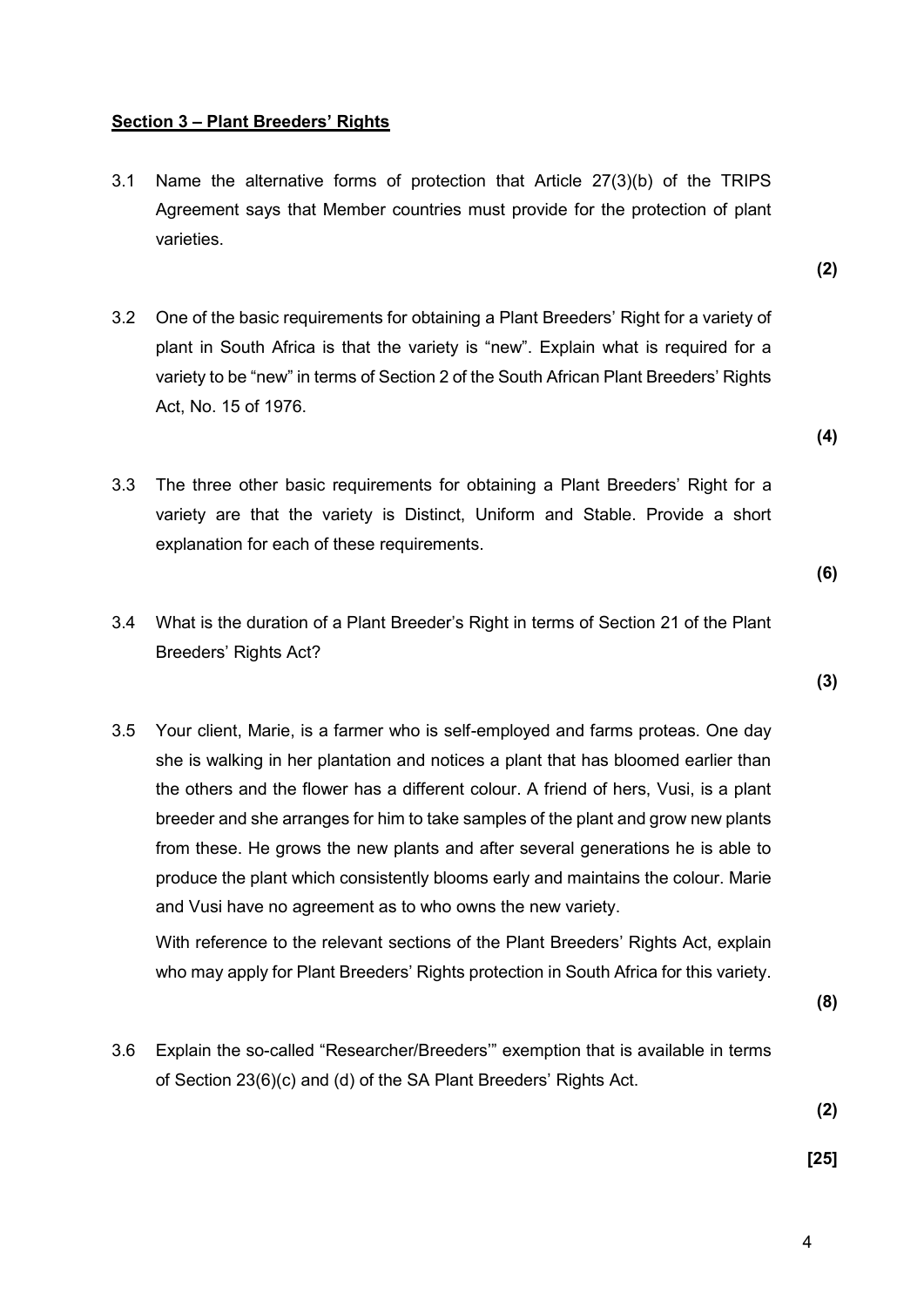### **Section 4: International Agreements, Conventions and Treaties**

- 4.1 Indicate True/False to the following statements:
	- a) The General Agreement on Tariffs and Trade (GATT) was a precursor to TRIPS and was replaced by TRIPS.
	- b) TRIPS requires that member countries comply with certain articles of the 1971 Text of the Berne Convention, with the exception of the so-called moral rights provisions. South Africa has acceded to the 1971 Text of the Berne Convention.
	- (c) TRIPS leaves it up to the individual member countries to decide whether to provide for the protection of integrated circuits (IC's).
	- d) South Africa has acceded to the Strasbourg Agreement concerning the International Patent Classification (IPC).
	- e) WIPO is an intergovernmental organisation and one of the specialised agencies of the United Nations.
	- (f) The Rome Convention relates to performing rights, phonograms (sound recordings) and broadcasts.
	- (g) TRIPS requires that use of a mark be a precondition for filing an application in respect of that mark.
	- (h) TRIPS prescribes that member states follow the principle of international exhaustion of rights. **(8)**
- 4.2 Name four international treaties/conventions pertaining to intellectual property to which **South Africa has already acceded. (2)**
- 4.3 Name four international treaties/conventions pertaining to intellectual property, to which **South Africa has not yet acceded and has not implemented. (2)**
- 4.4 Explain the principles of "National Treatment" and "Most-Favoured-Nation Treatment" as set out in Articles 3 and 4 of TRIPS. **(2)**
- 4.5 Provide 3 main objectives of the TRIPS Agreement. **(3)**